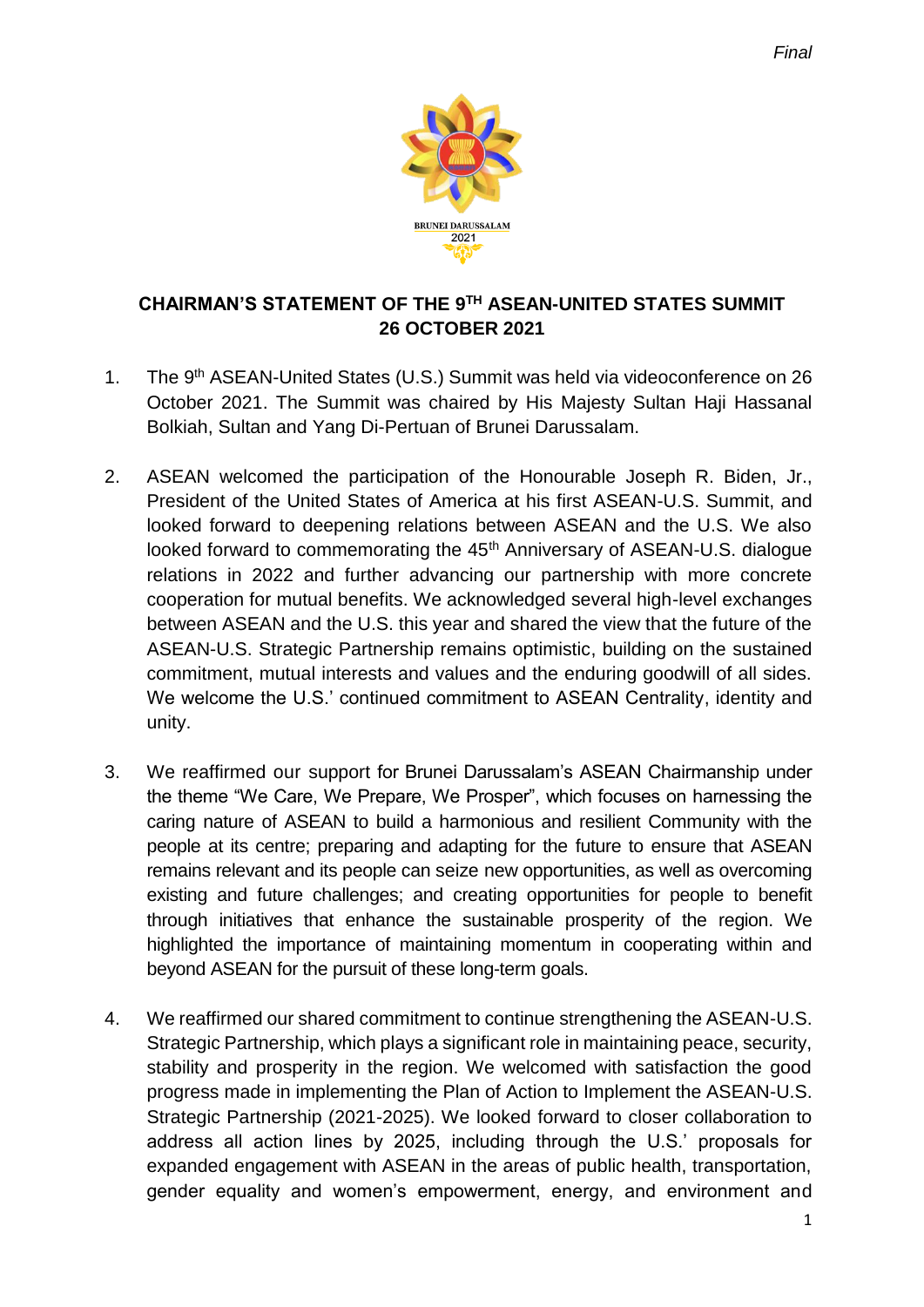climate change. We welcome the United States' intention to commit USD 102 million for new and existing programs to deepen the ASEAN-U.S. Strategic Partnership, to support the region's recovery from COVID-19, address the climate crisis, promote economic growth and develop human capital. We also noted the U.S.' proposal to pursue ministerial level meetings in all other sectors in 2022.

- 5. We reiterated our shared commitment to uphold ASEAN Centrality and unity through the existing ASEAN-led mechanisms, as well as to foster mutual trust and confidence in the evolving regional architecture that is open, transparent, inclusive and rules-based. In this regard, ASEAN reiterated the importance of the ASEAN Outlook on the Indo- Pacific (AOIP), which is based on the principles of, among others, strengthening ASEAN Centrality, openness, transparency, inclusivity, a rules-based framework, good governance, respect for sovereignty, non-interference, complementarity with existing cooperation frameworks, equality, mutual respect, mutual trust, mutual benefit, and respect for international law, and serves as guide for ASEAN's engagement in the wider Asia-Pacific and Indian Ocean regions. We emphasised the importance of adhering to key principles enshrined in the ASEAN Charter, Treaty of Amity and Cooperation in Southeast Asia (TAC), as well as relevant international law, such as the 1982 United Nations Convention on the Law of the Sea (UNCLOS), the Treaty on the Southeast Asia Nuclear Weapon-Free Zone (SEANWFZ) and the Zone of Peace, Freedom and Neutrality (ZOPFAN) Declaration. In the same vein, we expressed appreciation to the U.S. for supporting ASEAN centrality and encouraged the U.S. to continue working with ASEAN to undertake practical cooperation on the ASEAN priority areas identified in the AOIP to enhance mutual trust, mutual respect and mutual benefit through ASEAN-led mechanisms.
- 6. We remain fully committed to preserve Southeast Asia as a region free from nuclear weapons and other weapons of mass destruction, while supporting to global efforts on disarmament, non-proliferation and peaceful uses of nuclear energy, in line with the ZOPFAN Declaration and Treaty on the SEANWFZ.
- 7. We committed to working together to overcome the COVID-19 pandemic and advance health security to prepare for future public health emergencies. We recognised that the COVID-19 pandemic continues to have a devastating impact on the region and reaffirmed the importance of enhanced international and multilateral cooperation to overcome its challenges, as well as to strengthen joint efforts for a lasting recovery. We underscored the importance of continued ASEAN-U.S. cooperation in this regard, and welcomed the convening and outcomes of various engagements between ASEAN and the U.S. related to public health cooperation and COVID-19 response. We welcomed the U.S. for its support to ASEAN's pandemic recovery efforts, including through its contributions of over USD 194 million in COVID-19 related assistance to the region, pledge of USD 500,000 to the COVID-19 ASEAN Response Fund, the launch of the U.S. Centers for Disease Control and Prevention (CDC) Southeast Asia Regional Office in Ha Noi, Viet Nam, as well as the establishment of the U.S.-ASEAN Health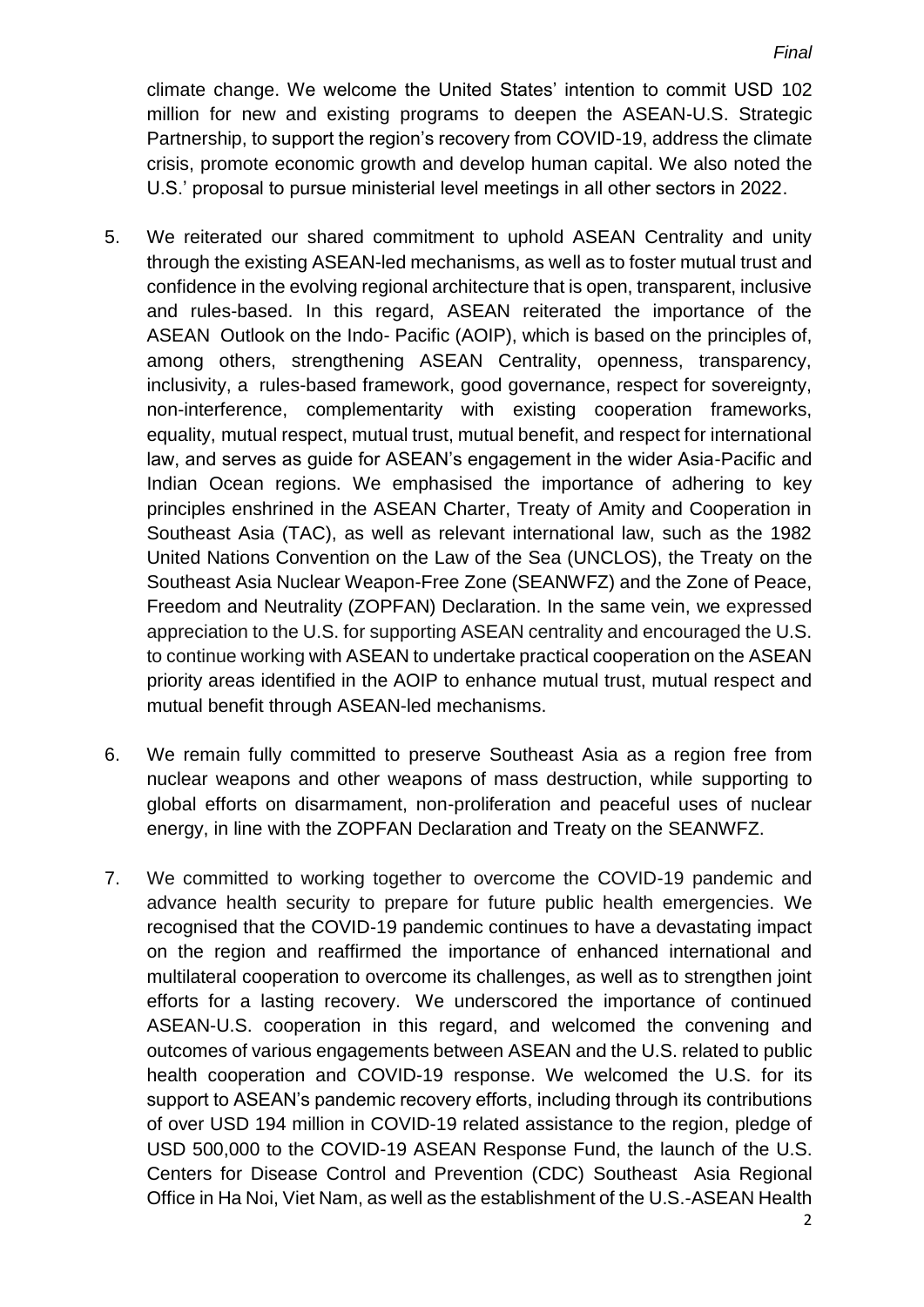Futures Initiative, and multi-year support to the development of the framework and structure of the ASEAN Public Health Emergency Coordination System (APHECS). We underscored the need for the U.S.' global leadership in addressing the gaps in vaccine distribution and encouraged greater collaboration to ensure fair, equitable and affordable access of vaccines including through expanding vaccine production in the ASEAN region. We welcomed the U.S.' donation of over 31 million doses of COVID-19 vaccines to ASEAN Member States and noted that its total donation of 1.1 billion doses for low- and middle-income countries would further support the global recovery. We also welcomed President Biden's initiative in organising the virtual Global COVID-19 Summit on 22 September 2021, during which, the U.S. pledged an additional 500 million doses of Pfizer vaccines through the COVAX Facility for a total of 1.1 billion doses for low- and middle-income countries to further support the global recovery.

- 8. We welcomed the U.S.' continued support for and active participation in various ASEAN-led mechanisms, such as the East Asia Summit (EAS), ASEAN Regional Forum (ARF), ASEAN Defence Ministers' Meeting (ADMM) Plus, and Expanded ASEAN Maritime Forum (EAMF) as well as the ASEAN Plus United States of America Senior Officials' Meeting on Transnational Crime (SOMTC + U.S.) Consultation and other meetings. We looked forward to the adoption of the EAS Leaders' Statement on Sustainable Recovery at the 16<sup>th</sup> EAS for which the U.S. was one of the proponents. Additionally, we welcomed the U.S.' co-sponsorship of the EAS Leaders' Statement on Mental Health Cooperation, for which Brunei Darussalam is the main proponent. We took note of the informal meeting between ASEAN-U.S. Defence Ministers, which was held on the side-lines of the 7<sup>th</sup> ADMM Plus in December 2020, and looked forward to the U.S.' participation in the 9<sup>th</sup> EAMF in November 2021.
- 9. We welcomed the U.S.' continued support for the mandate and efforts of the ASEAN Intergovernmental Commission on Human Rights (AICHR) in strengthening ASEAN's commitment to the promotion and protection of human rights and fundamental freedoms of its people, including youth.
- 10. We were committed to continue our close cooperation to counter a variety of shared challenges including terrorism illegal wildlife trade and illicit drug trafficking. We noted the ongoing efforts to strengthen border security in order to counter foreign terrorist fighter travel and other transnational threats.
- 11. We reiterated our commitment to a fair, open, transparent, and rules-based multilateral trading system, centred on the World Trade Organisation (WTO), while also recognising the clear need to reform the WTO to improve its functioning. We underlined the need to accelerate inclusive and sustainable economic recovery by keeping markets open for trade and investment, and strengthening cooperation on digital trade and sustainable development.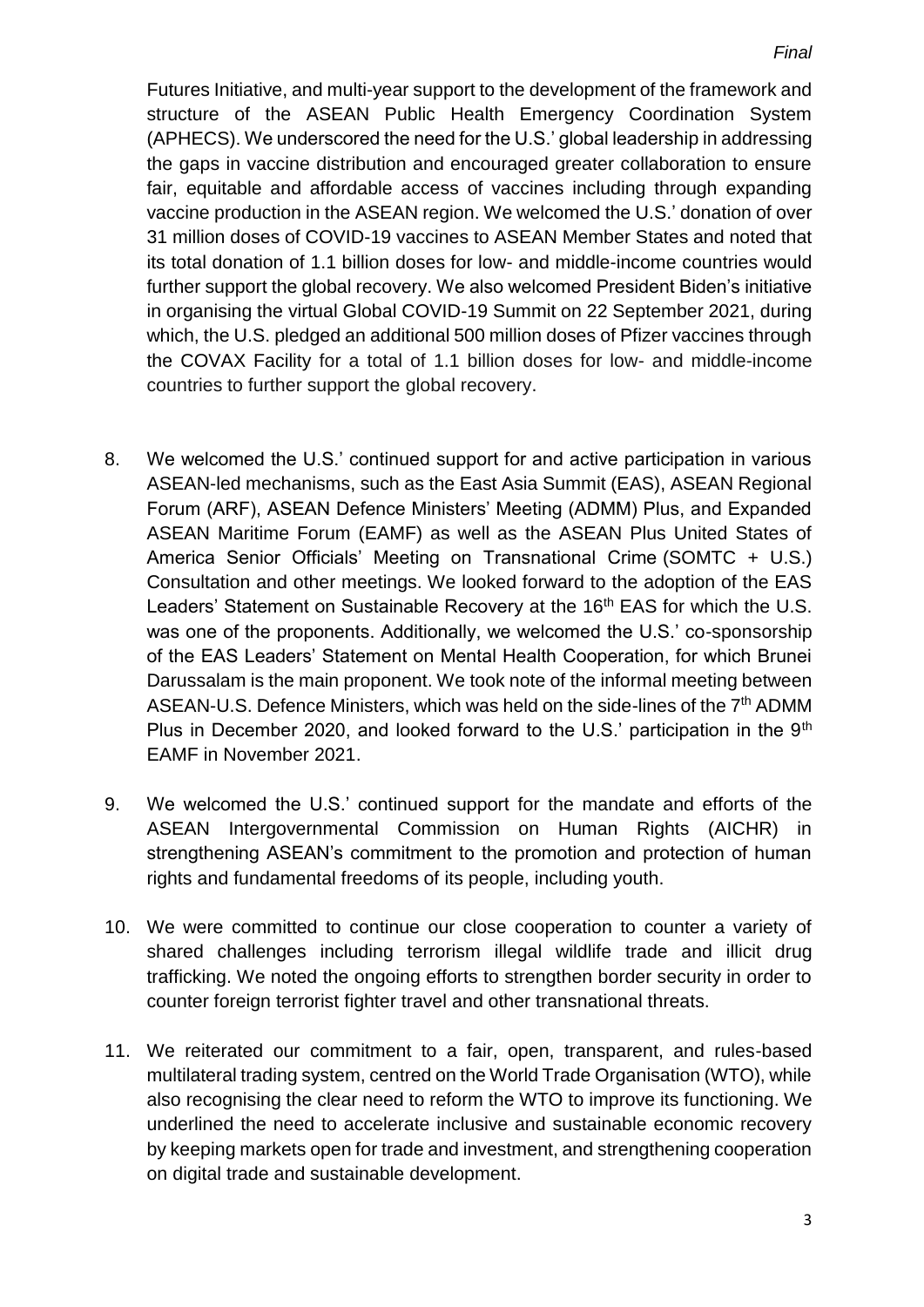- 12. We welcomed the positive development of economic relations between ASEAN and the U.S. despite the disruptions of the COVID-19 pandemic. The U.S. remains an important trading partner for ASEAN with the total two-way trade in 2020 reaching USD 308.3 billion, making it the second largest trading partner of ASEAN. The U.S. continues to be ASEAN's largest source of FDI, amounting to USD 34.7 billion in 2020.
- 13. We reaffirmed our commitment to deepening ASEAN-U.S. economic ties, including through the implementation of the ASEAN-U.S. Trade and Investment Framework Arrangement (TIFA) and the Expanded Economic Engagement (E3) Initiatives Work Plans. We encouraged our officials to effectively conduct cooperation activities as agreed under the 2021-2022 TIFA and E3 Work Plan, including dialogues on labour and environment and to explore the exchange of electronic customs information between the ASEAN Single Window (ASW) and the United States Customs and Border Protection's Automated Commercial Environment (ACE) to further facilitate two-way trade between ASEAN and the U.S.
- 14. We expressed appreciation for the opportunities offered by the U.S.-ASEAN Connect for ASEAN's economies to learn from the expertise of the U.S. government and private sector, including the U.S.-ASEAN Connect Digital Economy Series, and U.S.-ASEAN Connect Green Economy Series and welcomed the U.S.' expansion of the ASEAN SME Academy, which will focus on digital economy support to micro, small and medium enterprises (MSMEs) in ASEAN.
- 15. We welcomed the U.S. continued support for enhanced regional connectivity as well as ASEAN's overall digital transformation and digital economy through the implementation of the Master Plan on ASEAN Connectivity (MPAC) 2025. In this regard, we looked forward to exploring synergies between the MPAC 2025 and U.S. initiatives supporting connectivity in line with the "Connecting the Connectivities" approach.
- 16. We welcomed the U.S.' participation at the 1st ASEAN Digital Ministers' Meeting held on 22 January 2021 via videoconference and encouraged the continuing cooperation between ASEAN and the U.S. in supporting ASEAN Digital Masterplan 2025, including through implementation of the 2021 ASEAN-U.S. ICT Workplan. We also welcomed initiatives on the Digital Connectivity and Cybersecurity Partnership and the U.S.-ASEAN Connect Digital Economy Series, as well as the U.S.' support for the ASEAN-Singapore Cybersecurity Centre of Excellence. We also noted the virtual convening of the 2nd ASEAN-U.S. Cyber Policy Dialogue on 8 October 2021, which discussed ways to strengthen cyber cooperation in the region, including through supporting ASEAN's cyberspace capacity building and discussion of cyber norms and principles. We also expressed appreciation for the U.S.' continued engagement in the ASEAN Smart Cities Network through activities under the U.S.-ASEAN Smart Cities Partnership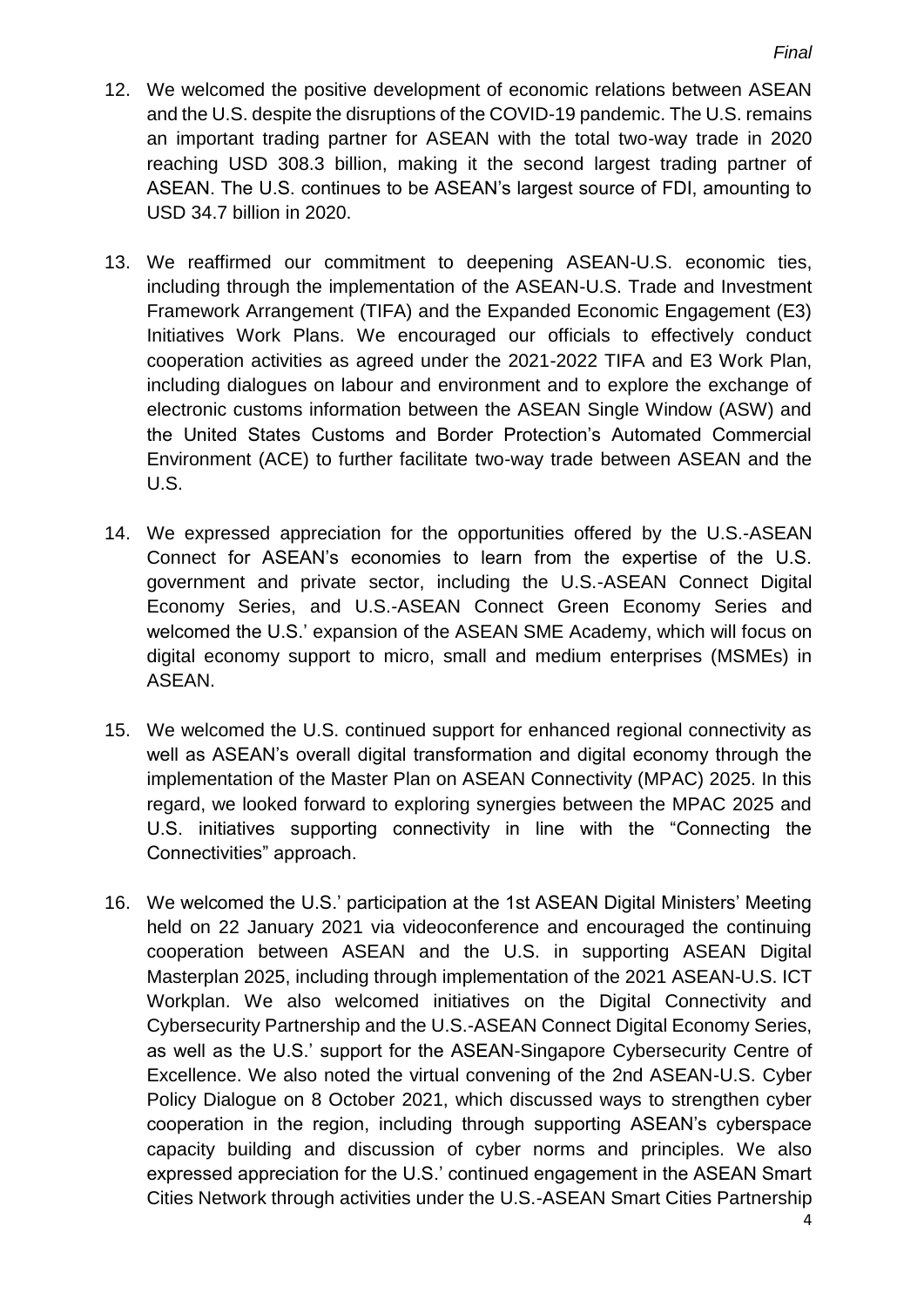(USASCP) initiative, including the recently launched Integrated Urban Services Project. We welcomed the adoption of the ASEAN-U.S. Leaders' Statement on Digital Development, which will strengthen ASEAN's preparedness for the Fourth Industrial Revolution (4IR). ASEAN Member States conveyed our willingness to explore the possibility of cooperation through an ASEAN-U.S. digital economy framework.

- 17. We welcomed the U.S.' renewed commitment to the climate change agenda and its return to the Paris Agreement, and looked forward to deepening cooperation to address the climate change crisis and strengthen collaboration on biodiversity conservation, environment and energy, as well as promote sustainable development and green growth in the region, including through the ASEAN Centre for Sustainable Development Studies and Dialogue (ACSDSD) and ASEAN-U.S. dialogues on environment and climate change. The Meeting also welcomed the new ASEAN-U.S. Energy Cooperation Work Plan (2021-2025), which was adopted in January 2021, wherein its key priority areas include energy security and resilience, and market integration, as well as the U.S.' proposal to establish an annual ASEAN-U.S. Ministerial-level Dialogue on energy at the sidelines of the annual EAS Energy Ministers Meeting. In this connection, we welcomed the engagement between the ASEAN and U.S. Ministers on Energy at the side-lines of the 39<sup>th</sup> ASEAN Ministers on Energy Meeting in September 2021 via videoconference.
- 18. We appreciated the U.S.' continued support in building a more people-oriented, people-centred ASEAN Community through various capacity building and development programmes. We recalled the adoption of the ASEAN-U.S. Joint Statement on Human Capital Development at the 8<sup>th</sup> ASEAN-U.S. Summit and underscored the value of initiatives such as the Young Southeast Asian Leaders Initiative (YSEALI), ASEAN Youth Volunteer Programme, ASEAN Youth Social Journalism (AYSJ) Contest, ASEAN Youth Video Contest (AYVC), the U.S.- ASEAN Internship Programme, the ASEAN-U.S. Science Prize for Women, the Fulbright U.S.-ASEAN Visiting Scholar Program and the Billion Futures Program for human capital development in the region and for enhancing people-to-people ties. In this regard, we looked forward to the U.S. increasing the number of scholarships and other mid-level professional training opportunities to ASEAN Member States, as this will enhance the networking and leadership development among the ASEAN young leaders. We also supported the enhancement of people-to-people exchanges in creative economy and digital economy sectors, and encouraged the U.S. to partner with ASEAN in the ASEAN Technical and Vocational Education and Training (TVET) Council.
- 19. We recognised the valuable contributions of the U.S. in building ASEAN's institutional capacity to promote human rights and to provide opportunities for underserved populations, including youth, women, and ethnic, religious, and other minority groups, and in supporting institutional mechanisms to ensure their meaningful engagement in ASEAN processes and decision-making. Particularly,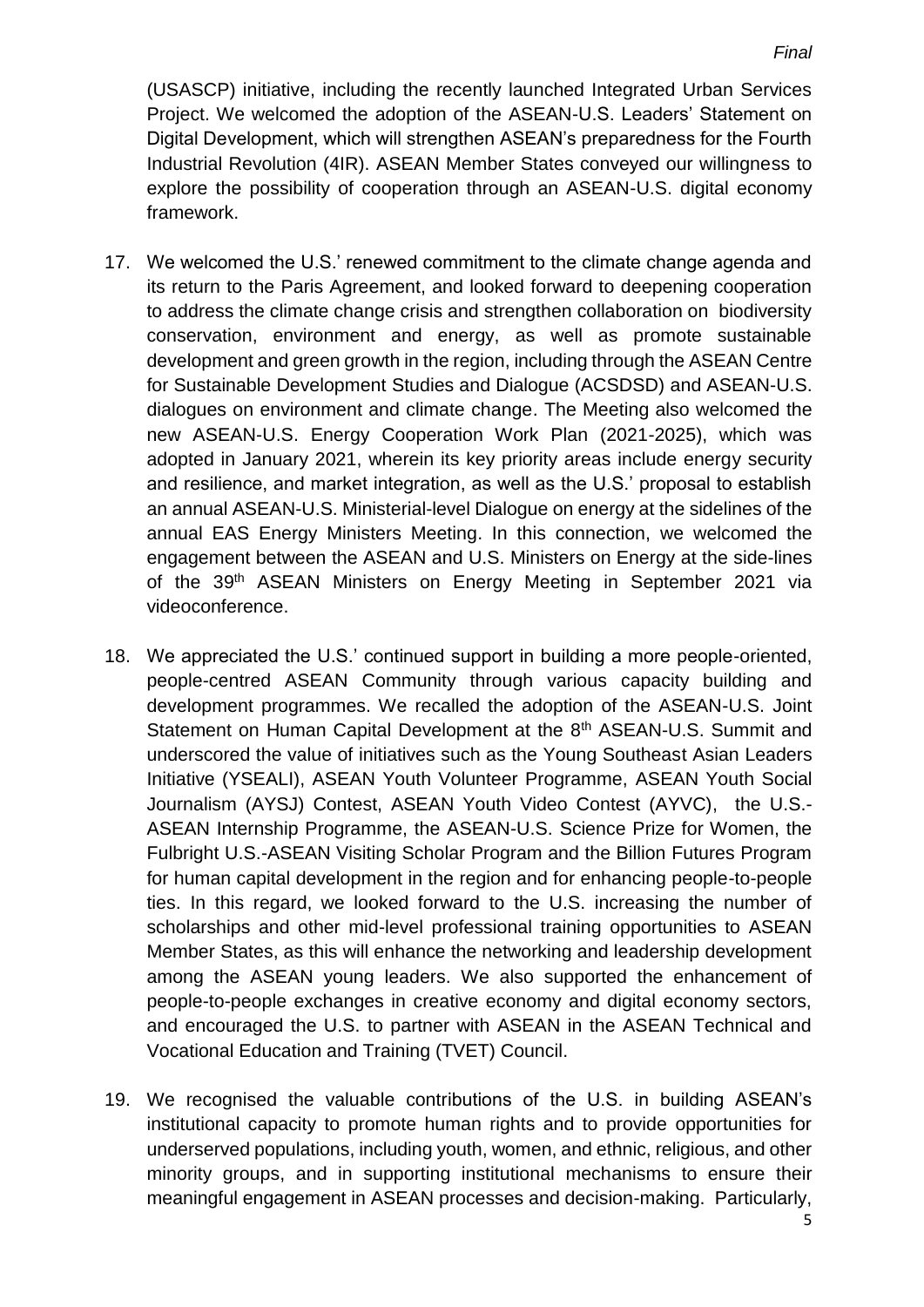we welcomed U.S.' support to ASEAN in supporting the regional discourse on gender equality through the development of the gender mainstreaming strategic framework in advancing the Women, Peace and Security (WPS) Agenda with the launch of the ASEAN Regional Study on WPS in March 2021. We appreciated the U.S.' support in realising the rights of women and children in ASEAN as a key partner of the ASEAN Commission on the Promotion and Protection of the Rights of Women and Children (ACWC) and the ASEAN Committee on Women (ACW) in implementing its work plans. We looked forward to sustaining collaboration with the U.S. to escalate catalytic actions on gender equality and women empowerment together with relevant ASEAN Sectoral Bodies across the three ASEAN Community pillars.

- 20. We welcomed ASEAN-U.S. development cooperation and the U.S.' ongoing efforts to narrow the development gap in ASEAN to promote sustainable and equitable development across ASEAN through aligning sub-regional growth with the comprehensive development of ASEAN, especially through the Mekong-U.S. Partnership (MUSP), USAID's Inclusive Growth in ASEAN through Innovation, Trade and E-Commerce (IGNITE) project, the Partnership for Regional Optimization within the Political-Security and Socio-Cultural Communities (PROSPECT), the ASEAN Policy Implementation Project (API), and the Regional Development Cooperation Agreement (RDCA). We also encouraged the U.S.' continued support in narrowing the development gap within ASEAN through support in the implementation of the Initiative for ASEAN Integration (IAI) Work Plan IV (2021 – 2025). We also encouraged the U.S. to consider providing financial and technical support for ARMAC's operation and activities in order to help promote the awareness of the danger of mine and explosive remnants of war/ERW in the region and beyond.
- 21. We discussed international issues of common interest and concern. We reaffirmed our support for diplomacy and dialogue in achieving the complete, verifiable and irreversible denuclearisation and establishment of permanent peace on the Korean Peninsula. We urged all parties concerned to continue working together constructively towards realising lasting peace and stability in the Korean Peninsula, including through the full and expeditious implementation of the 2018 Panmunjom Declaration and Pyongyang Joint Declaration between the Republic of Korea (ROK) and the Democratic People's Republic of Korea (DPRK), and the Singapore Joint Statement by the U.S and the DPRK's Leaders. We reiterated our commitment to the full implementation of all relevant United Nations Security Council Resolutions. We stressed the need to promote a conducive atmosphere to peaceful dialogue among the concerned parties, including through utilising ASEAN-led platforms, such as the ARF.
- 22. We reaffirmed the importance of maintaining and promoting peace, security, stability, safety, and freedom of navigation in and overflight above the South China Sea and pursue peaceful resolution of disputes, without resorting to the threat or use of force, in accordance with universally recognised principles of international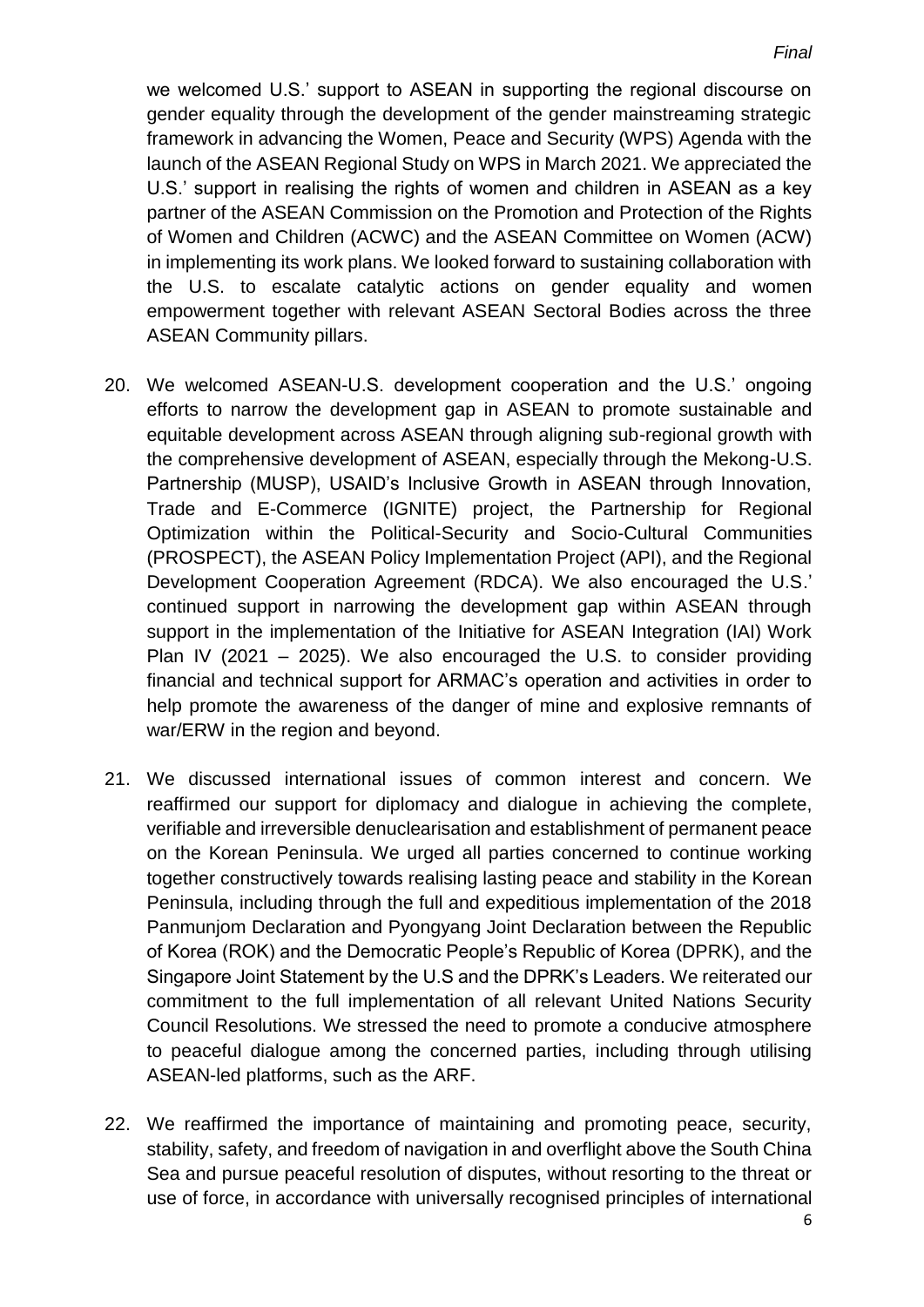law, including the 1982 United Nations Convention on the Law of the Sea (UNCLOS). We underscored the importance of the full and effective implementation of the 2002 Declaration on the Conduct of Parties in the South China Sea (DOC) in its entirety. We noted the positive progress in the ongoing negotiations on the Code of Conduct in the South China Sea (COC) and encouraged further progress towards the early conclusion of an effective and substantive COC that is in accordance with international law, including the 1982 UNCLOS. We emphasised the need to promote an environment conducive to the COC negotiations and thus, welcomed practical measures that could reduce tensions and the risk of accidents, misunderstandings and miscalculation. We stressed the importance of undertaking confidence building and preventive measures to enhance, among others, trust and confidence amongst parties, and reaffirmed the importance of upholding international law, including the 1982 UNCLOS. We discussed the situation in the South China Sea, during which concerns were expressed by some Leaders on the land reclamations, activities and serious incidents in the area, including and damage to the marine environment, which have eroded trust and confidence, increased tensions and may undermine peace, security and stability in the region. We reaffirmed the need to enhance mutual trust and confidence, exercise self-restraint in the conduct of activities that would complicate or escalate disputes and affect peace and stability and avoid actions that may further complicate the situation. We emphasised the importance of non-militarisation and self-restraint in the conduct of all activities by claimants and all other states, including those mentioned in the DOC that could further complicate the situation and escalate tensions in the South China Sea.

23. We discussed the recent developments in Myanmar and expressed concern over the situation in the country, including reports of fatalities and violence. We also heard calls for the release of political detainees including foreigners. We called on Myanmar to fulfil its commitment to the Five-Point Consensus of the ASEAN Leaders' Meeting on 24 April 2021 and acceptance for the timely and complete implementation of the Five-Point Consensus namely, the immediate cessation of violence in Myanmar and all parties to exercise utmost restraint; constructive dialogue among all parties concerned shall commence to seek a peaceful solution in the interests of the people; the Special Envoy of the ASEAN Chair to facilitate mediation of the dialogue process, with the assistance of the Secretary-General of ASEAN; ASEAN to provide humanitarian assistance through the AHA Centre; and the Special Envoy and delegation to visit Myanmar to meet with all parties concerned. We welcomed the efforts by the Special Envoy of the ASEAN Chair on Myanmar and called on parties concerned in Myanmar to swiftly and fully implement their commitment to the Five-Point Consensus, including by facilitating the visit of the Special Envoy to Myanmar to build trust and confidence with full access to all parties concerned. We welcomed the provision of humanitarian assistance to the people of Myanmar, through the AHA Centre. We also welcomed the continued support from our external partners, including the U.S., for ASEAN's efforts in the swift and complete implementation of the Five-Point Consensus and